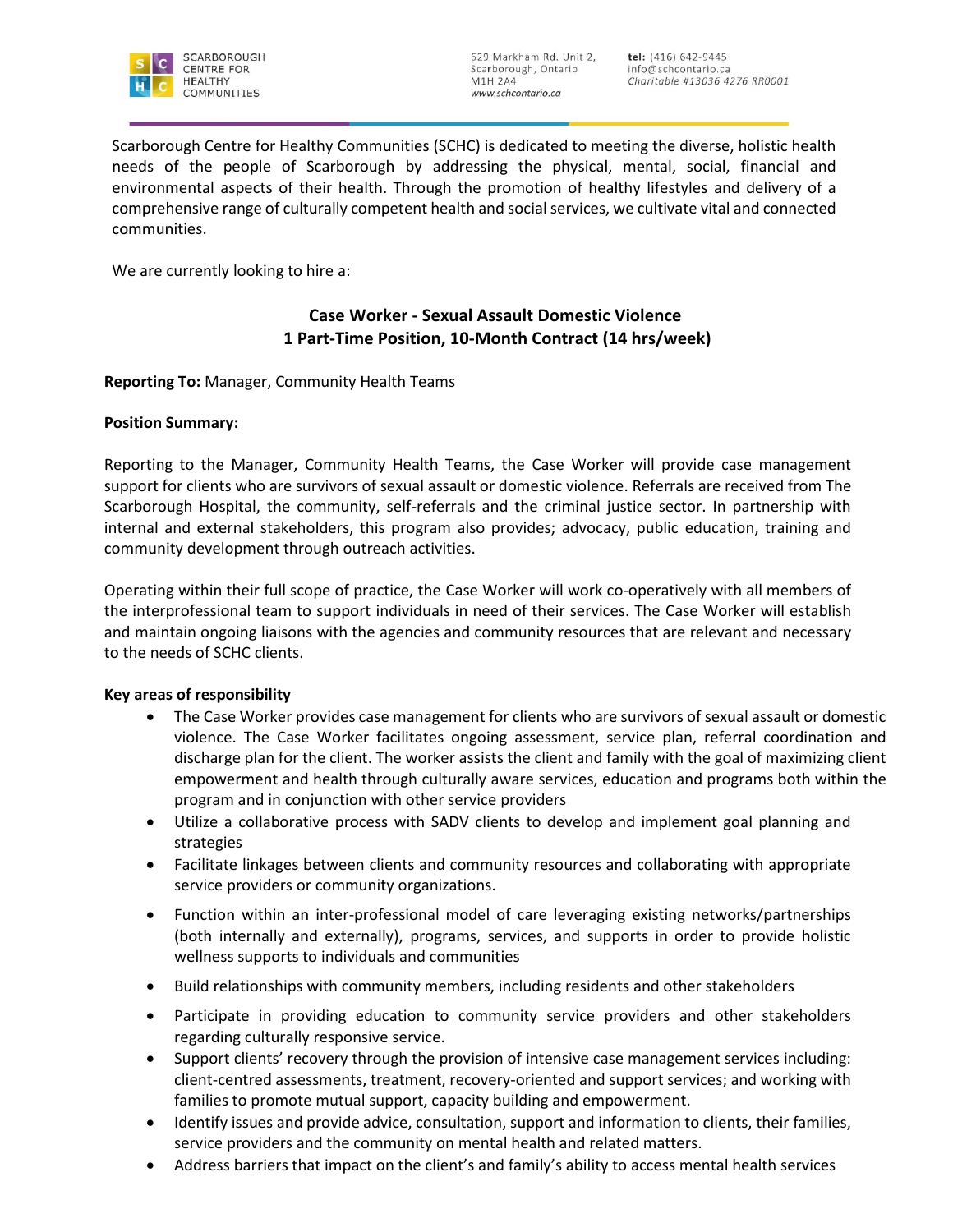

- Maintain accurate and concise confidential EMR documentation pertaining to patient history and encounter data
- Act as a client advocate on individual and systemic issues
- Participate in chart audits and peer reviews
- Participate in case conferences and complete client referrals
- Perform other duties as assigned that are reasonable within the scope of the job.

### **Qualifications**

- Demonstrated knowledge, skills and abilities in Social Work, Social Services, Recreation either attained from a degree or diploma from an accredited university or college program or through an equivalent level of experience
- Minimum 2-5 years' experience case management experience and/or front-line experience with vulnerable populations.
- Demonstrated knowledge and experience in working with survivors of sexual assault/abuse and/or domestic violence
- Knowledge and awareness of issues related to trauma, sexual assault, childhood sexual abuse, domestic violence, immigration, mental illness, poverty and discrimination
- Demonstrated commitment to principles of an anti-oppression and cultural competence framework
- Experience and knowledge with the legal system as it pertains to sexual and physical assault

### **Skills and Attributes**

- Demonstrated knowledge and experience in counseling strategies with survivors of sexual assault/abuse and/or domestic violence
- Excellent communication, organizational, decision making, interpersonal, time management, problem solving, counseling (individual and group work), assessment and computer skills
- Demonstrated knowledge of current theoretical frameworks and social work practice standards, including Anti-Oppression, Anti-Racism, Harm Reduction and Determinants of Health approaches
- Experience/skill in completing applications/forms for clients and composing letters supporting applications and advocacy
- Demonstrated initiative and ability to work independently with minimal supervision
- Demonstrated knowledge and experience in counseling strategies with survivors of sexual assault/abuse and/or domestic violence
- Oral/written fluency in other languages relevant to providing service in the role would be considered an asset
- Ability to liaise with community services/agencies in the development and implementation of joint treatment/ educational programs (schools, public health, Newcomer and settlement services)
- Excellent interpersonal, communication (written and verbal), problem-solving, organizational and time management skills
- Current certification in CPR or willingness to become certified
- Excellent work performance and attendance record required
- Sensitivity to and awareness of culturally, racially, economically and socially diverse groups.

## **Significant Working Conditions**

- Work at different clinical locations is required
- Flexibility of hours evening and weekend work will be required
- Required attendance at team/staff meetings at different locations.